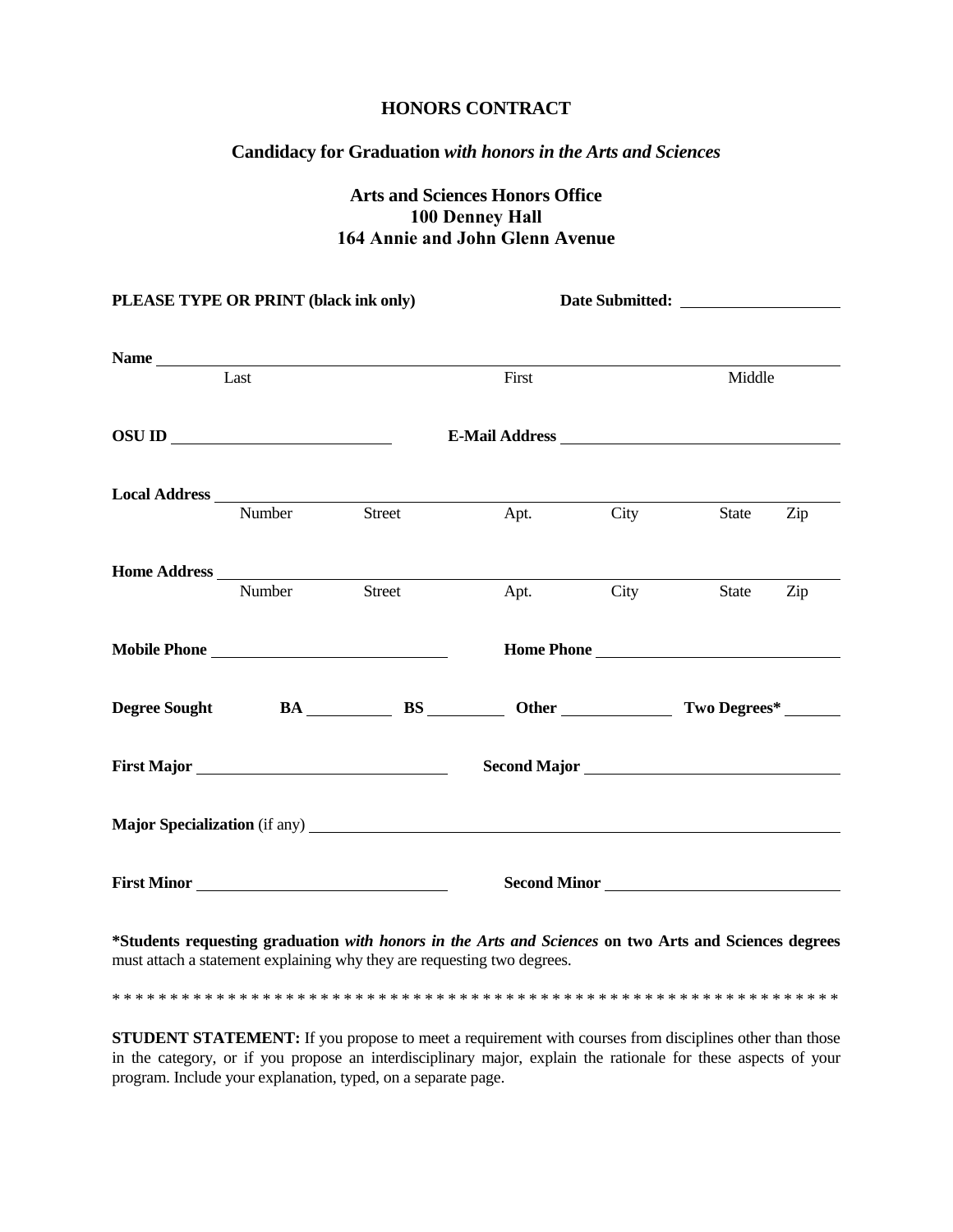| <b>GENERAL EDUCATION (GE) REQUIREMENTS:</b> Include all of the courses you will take that are not a             |
|-----------------------------------------------------------------------------------------------------------------|
| part of the major area and list them under the applicable GE category. Please refer to the Honors Guides to the |
| General Education Requirements for appropriate course options for each area of the GE. If you propose to meet a |
| requirement with courses from disciplines other than those within the category, include your reasons in the     |
| Student Statement requested on page one.                                                                        |

**Writing** (one course for each level)

| (1) First Course | Credits | Grade |
|------------------|---------|-------|
|                  |         |       |

**(2) Second Course**

## **Quantitative and Logical Skills**

- **(1) Basic Computational Skills** (Check the appropriate line below, and fill in any additional information.)
	- Placement Level L M N R (Circle one)

 $\overline{\phantom{a}}$ 

Course work at the level of Math 1075 or below. (Hours do not count toward minimum of 121 required for graduation.) List courses below:

- Course work beyond Math 1075. List courses in section (2) below.
- **(2) Mathematics and Logical Analysis** (Math 1150 or equivalent for BA; through Math 1151 for BS)
- **(3) Data Analysis** (one course for BA; may overlap with the major)

**Language Proficiency** (proficiency through at least 1103 level)

**Natural Science** (10 hours minimum, including one lab for BA and two labs (one in each area) for BS)

- **(1) Biological Science**
- **(2) Physical Science**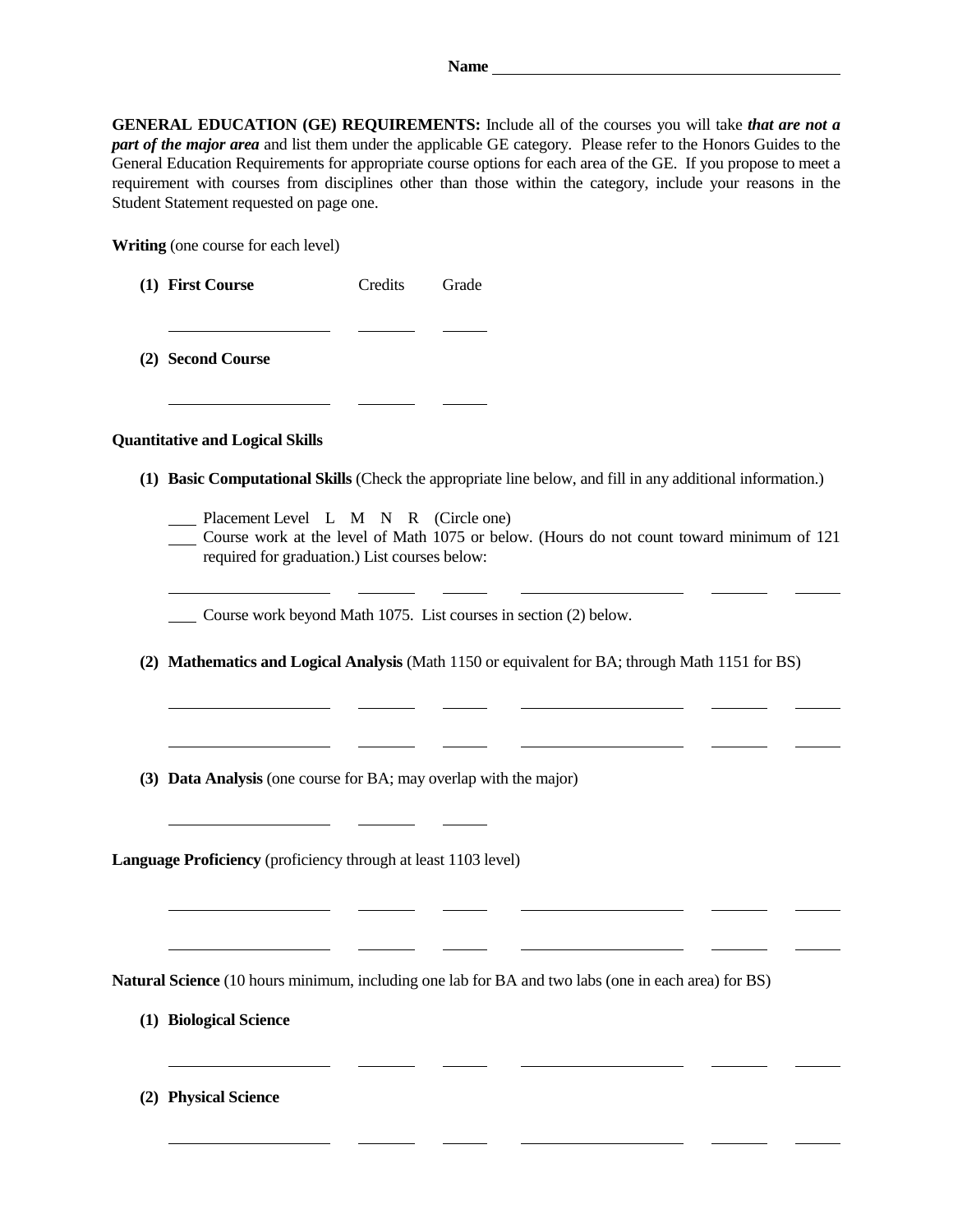|                                                                                 | Name_                                                                                                       |
|---------------------------------------------------------------------------------|-------------------------------------------------------------------------------------------------------------|
| Social Science (two courses)                                                    |                                                                                                             |
| <b>Historical Study</b> (one course)<br><u> 1989 - Johann Barbara, martin a</u> |                                                                                                             |
| Literature (one course)                                                         |                                                                                                             |
| Visual and Performing Arts (one course)                                         |                                                                                                             |
| <b>Cultures and Ideas or Second Historical Study (one course)</b>               |                                                                                                             |
| <b>Open Options</b> (two courses)                                               |                                                                                                             |
|                                                                                 | Social Diversity in the United States (one course; may overlap with another GE category or the major)       |
| Global Studies (two courses; may overlap with another GE category or the major) |                                                                                                             |
| count toward a specific GE or major requirement)                                | Additional Courses (no courses required; list any courses from the College of Arts and Sciences that do not |
|                                                                                 |                                                                                                             |
|                                                                                 |                                                                                                             |
|                                                                                 |                                                                                                             |
|                                                                                 |                                                                                                             |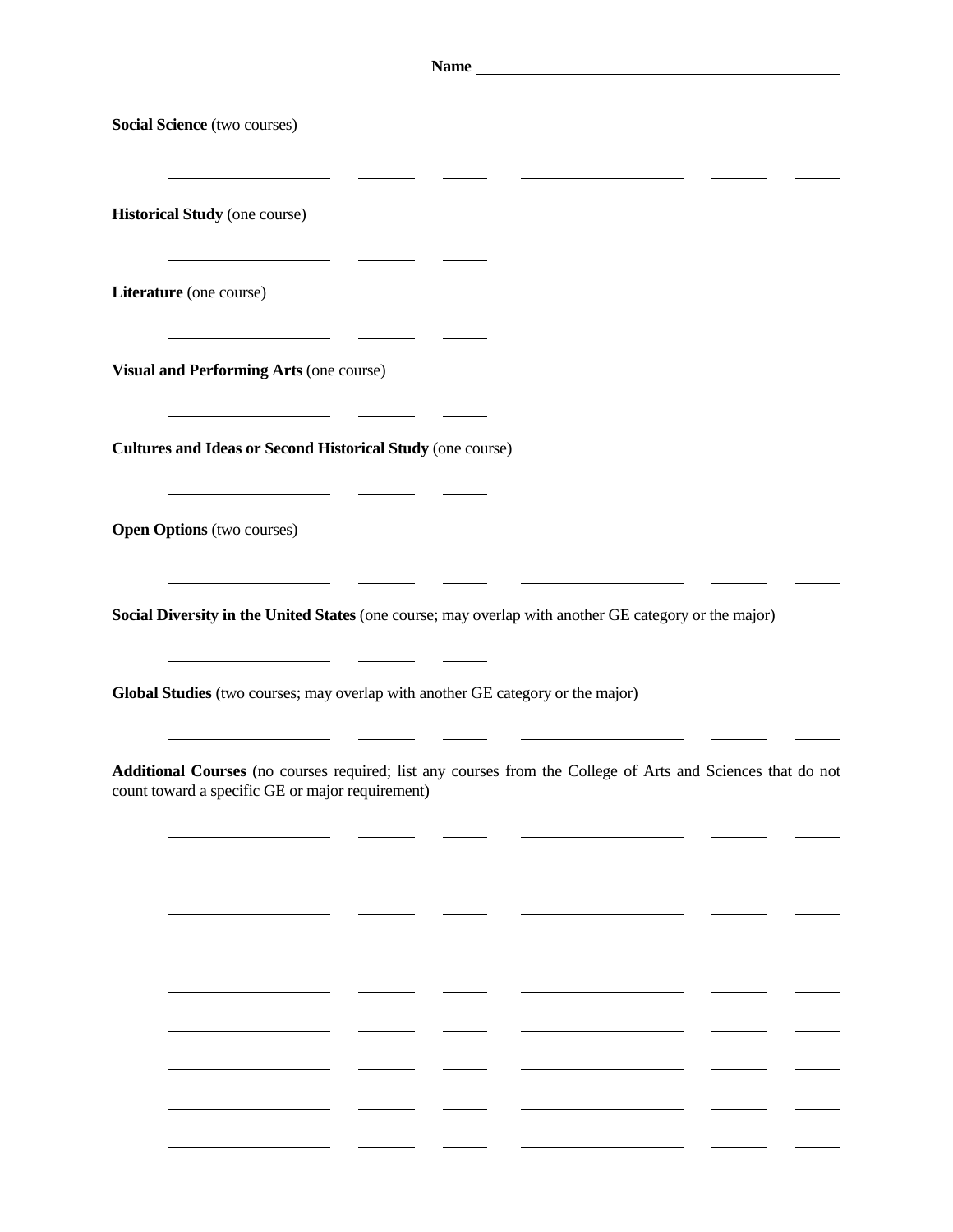| <b>Name</b> | <b>Major</b>       |    |    |
|-------------|--------------------|----|----|
| Name.#      | <b>Circle one:</b> | BS | BA |

All courses in the major area should be listed, except introductory-level (e.g., 1000-level) courses that departments exclude from the major. Your major must consist of at least 30 hours of credit (and possibly more, depending on departmental requirements) in courses numbered 2000 or above, as prescribed by your departmental honors advisor. Remember to enter the descriptive course titles as found in the *Course Catalog.*

| Department & Course No. | <b>Credits</b> | <b>Grade</b> | <b>Course Title</b> |
|-------------------------|----------------|--------------|---------------------|
|                         |                |              |                     |
|                         |                |              |                     |
|                         |                |              |                     |
|                         |                |              |                     |
|                         |                |              |                     |
|                         |                |              |                     |
|                         |                |              |                     |
|                         |                |              |                     |
|                         |                |              |                     |
|                         |                |              |                     |
|                         |                |              |                     |
|                         |                |              |                     |
|                         |                |              |                     |
|                         |                |              |                     |

**Total Hours in Majo**r **Area** 0.0

**DEPARTMENTAL HONORS ADVISOR APPROVAL** (This major program meets honors requirements in this department, and all required prerequisite courses have been included on the Honors Contract.)

**Name and department (please print)**  Signature (please date) E-mail address Campus address (phone)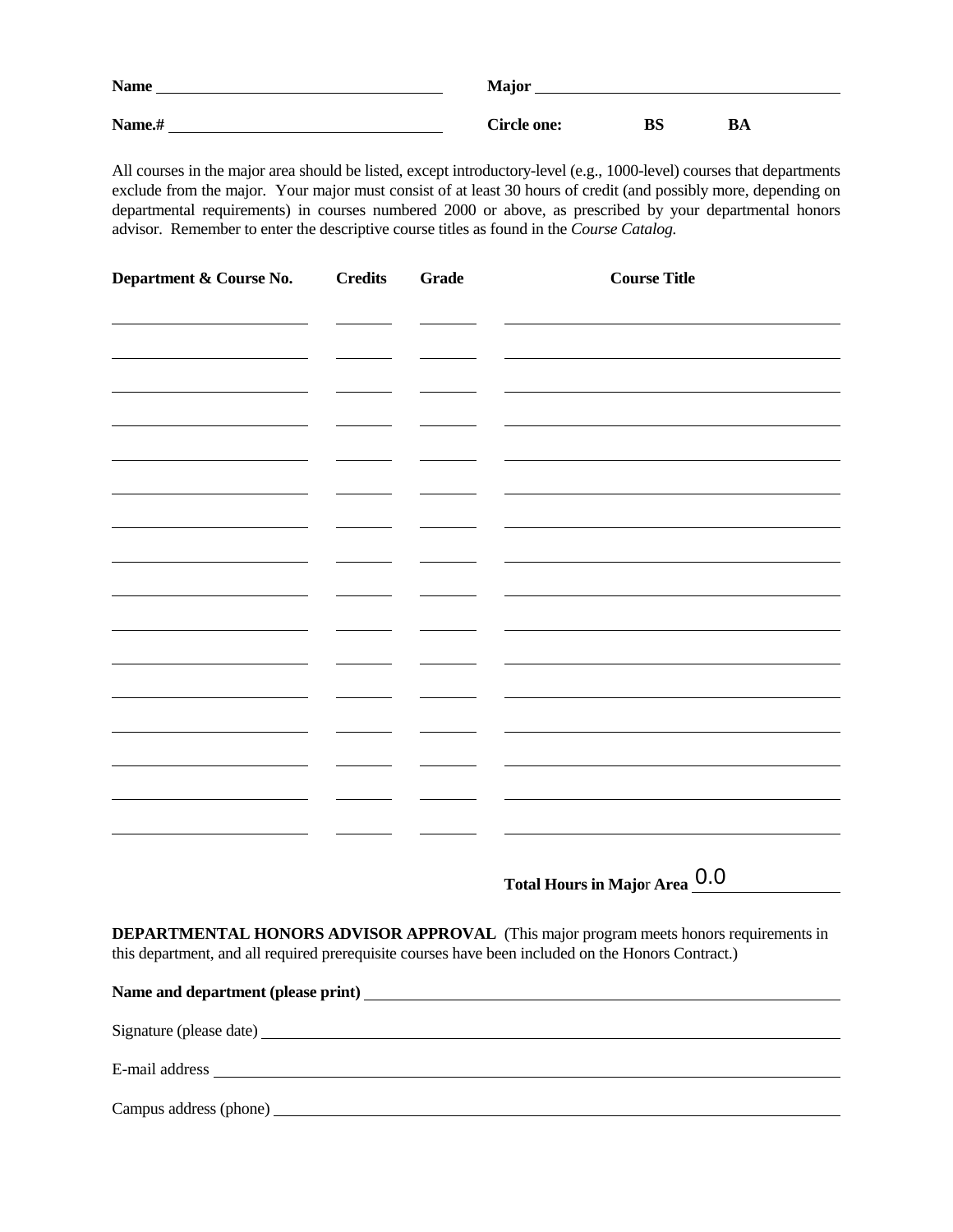| <b>Name</b> | <b>Major/Minor</b> |    |    |              |
|-------------|--------------------|----|----|--------------|
| Name.#      | Circle one:        | BS | BA | <b>Minor</b> |

List all courses for this major or minor. Remember to enter the descriptive course titles as found in the *Course Catalog.*

| Department & Course No. | <b>Credits</b> | Grade | <b>Course Title</b> |
|-------------------------|----------------|-------|---------------------|
|                         |                |       |                     |
|                         |                |       |                     |
|                         |                |       |                     |
|                         |                |       |                     |
|                         |                |       |                     |
|                         |                |       |                     |
|                         |                |       |                     |
|                         |                |       |                     |
|                         |                |       |                     |
|                         |                |       |                     |
|                         |                |       |                     |
|                         |                |       |                     |
|                         |                |       |                     |
|                         |                |       |                     |
|                         |                |       |                     |

**Total Hours in Major/Minor Area** 0.0

**DEPARTMENTAL HONORS ADVISOR APPROVAL** (This major/minor program meets honors requirements in this department, and all required prerequisite courses have been included on the Honors Contract.)

| Name and department (please print) |
|------------------------------------|
|                                    |
|                                    |
|                                    |
| Campus address (phone)             |